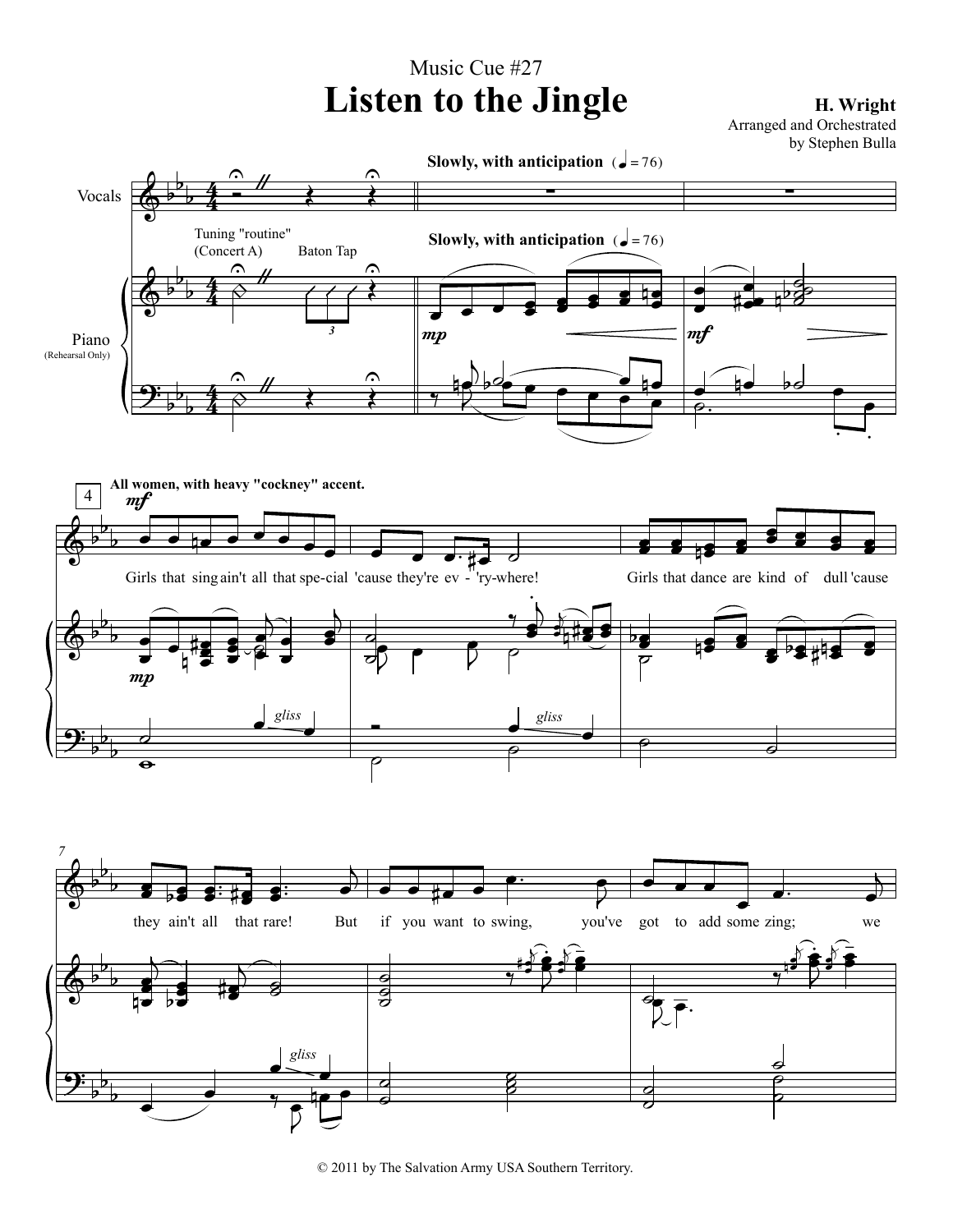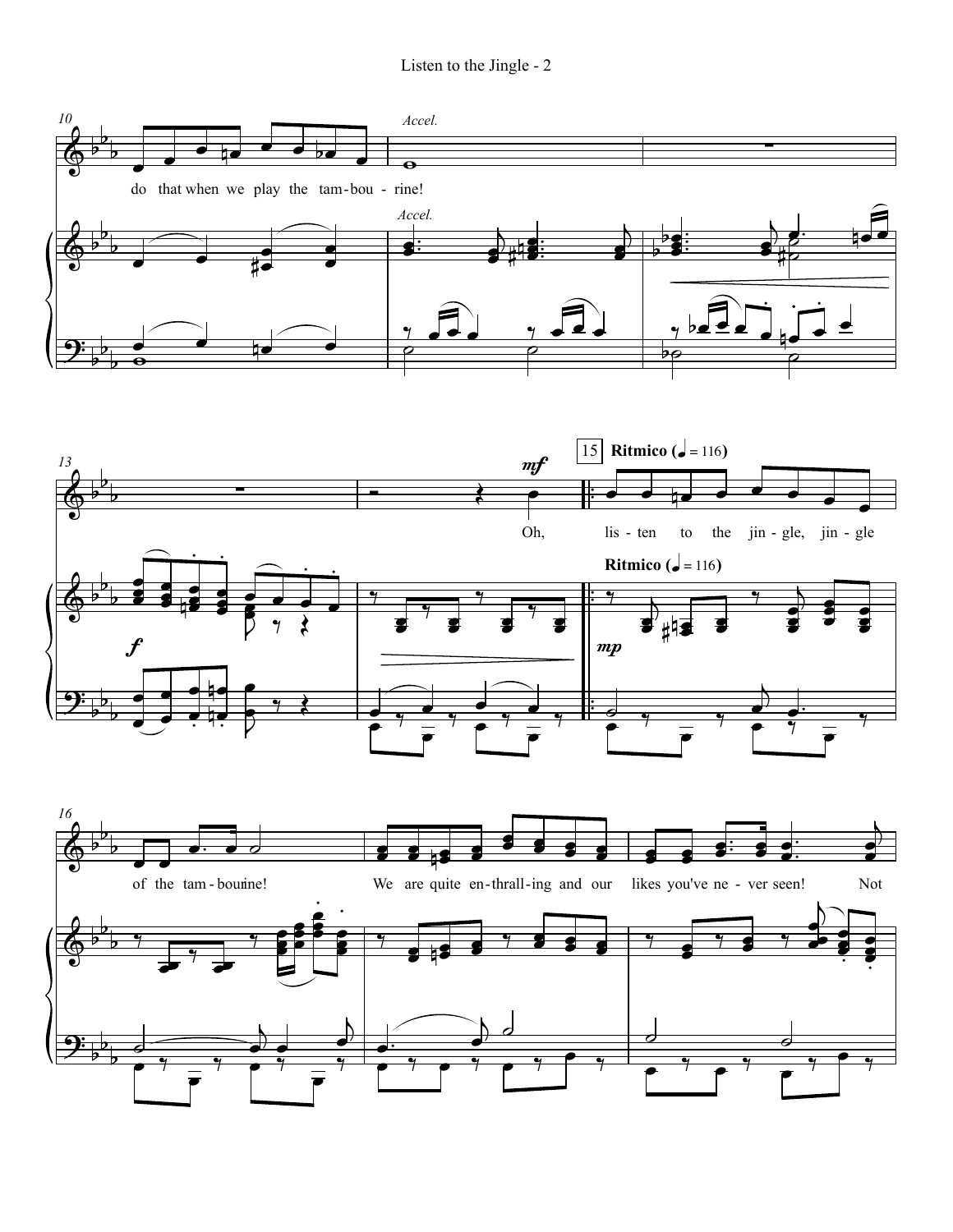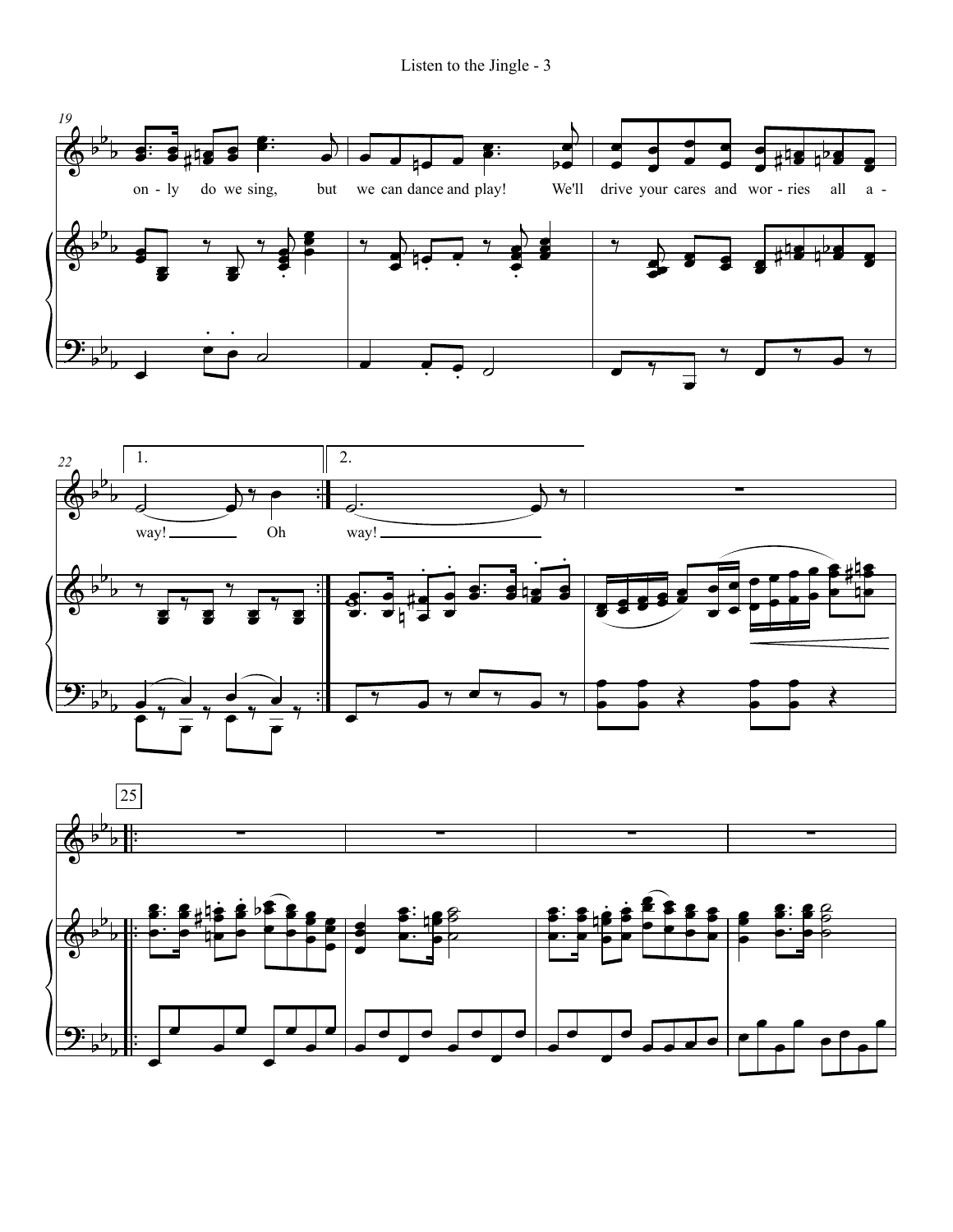Listen to the Jingle - 4